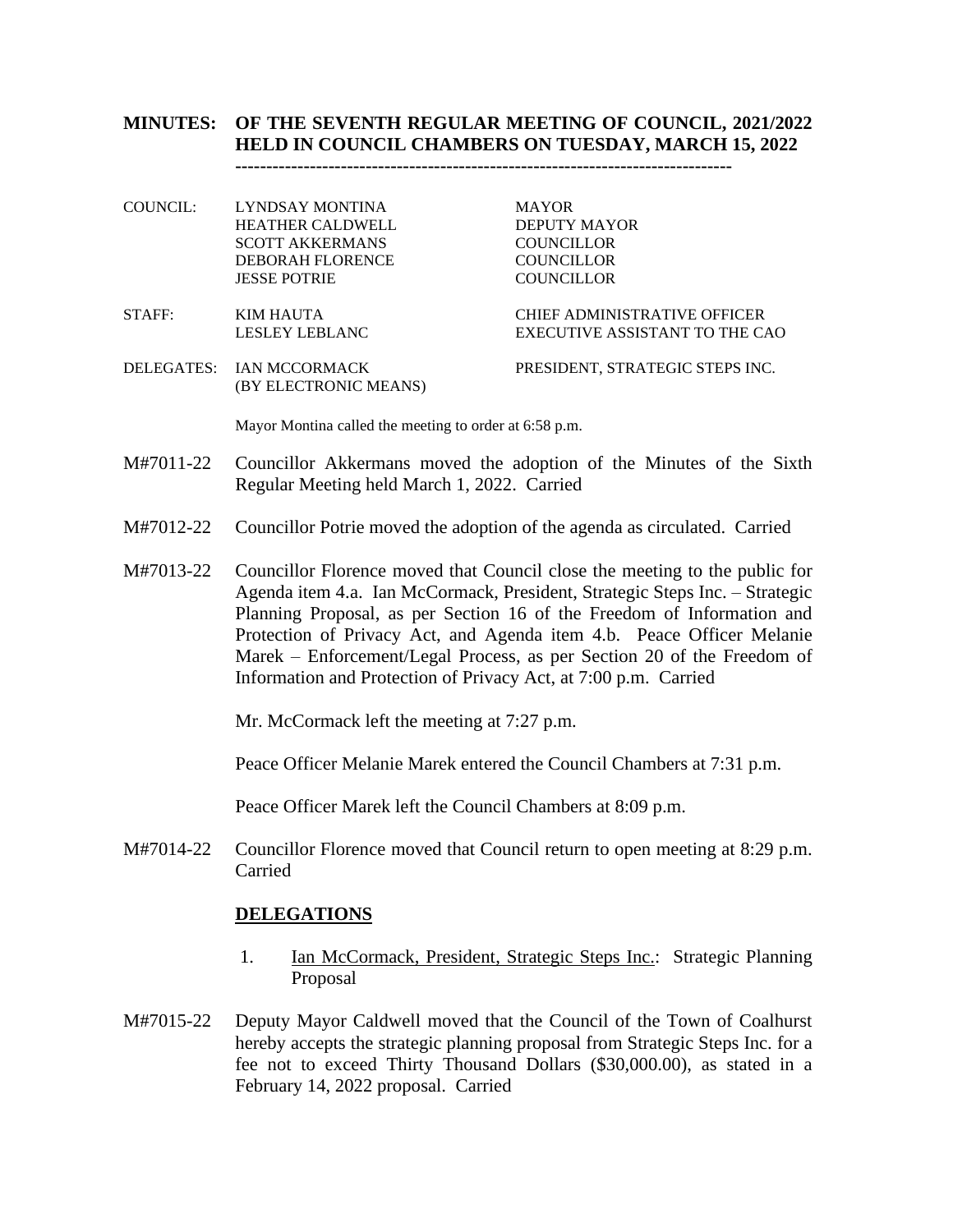#### **Page 2 MINUTES: OF THE SEVENTH REGULAR MEETING OF COUNCIL, 2021/2022 HELD ON TUESDAY, MARCH 15, 2022 --------------------------------------------------------------------------------**

### **BUSINESS ARISING**

- 1. Coal Policy Committee: correspondence had been received from the Coal Policy Committee regarding a Statement from the Chair.
- 2. Alberta Utilities Commission: correspondence had been received from the Alberta Utilities Commission regarding the FortisAlberta Inc. Franchise Fee Amendment for Five Municipalities Proceeding 27189.
- 3. Lethbridge County: RCMP Town Hall Meeting
- M#7016-22 Mayor Montina moved that Mayor Montina and Deputy Mayor Caldwell are hereby authorized to attend the RCMP Town Hall Meeting, in Diamond City, on March 23, 2022. Carried

### **BY-LAWS/REPORTS**

The following reports were received and reviewed by Council:

#### 1. **Committee Minutes:**

- a. Committee of the Whole: held March 8, 2022
- M#7017-22 Deputy Mayor Caldwell moved that the Council of the Town of Coalhurst hereby approve completing the Solar Generation System project at the sewer lagoon site only, at this time, for a fee of Ninety One Thousand Two Hundred and Eighty Two Dollars (\$91,282.00) plus GST, after receipt of Municipal Climate Change Action Centre grant funding of Sixty Four Thousand Dollars (\$64,000.00). Carried
- M#7018-22 Councillor Akkermans moved that the Committee Minutes presented in this meeting are accepted. Carried

### 2. **CAO Report:**

CAO Hauta presented a written report to Council.

- i. CAO
	- Transfer of Water Allocation
	- Solar Energy Project
	- Sundance Ridge Developments Inc.
	- Main Constructed Wetland Stormwater Facility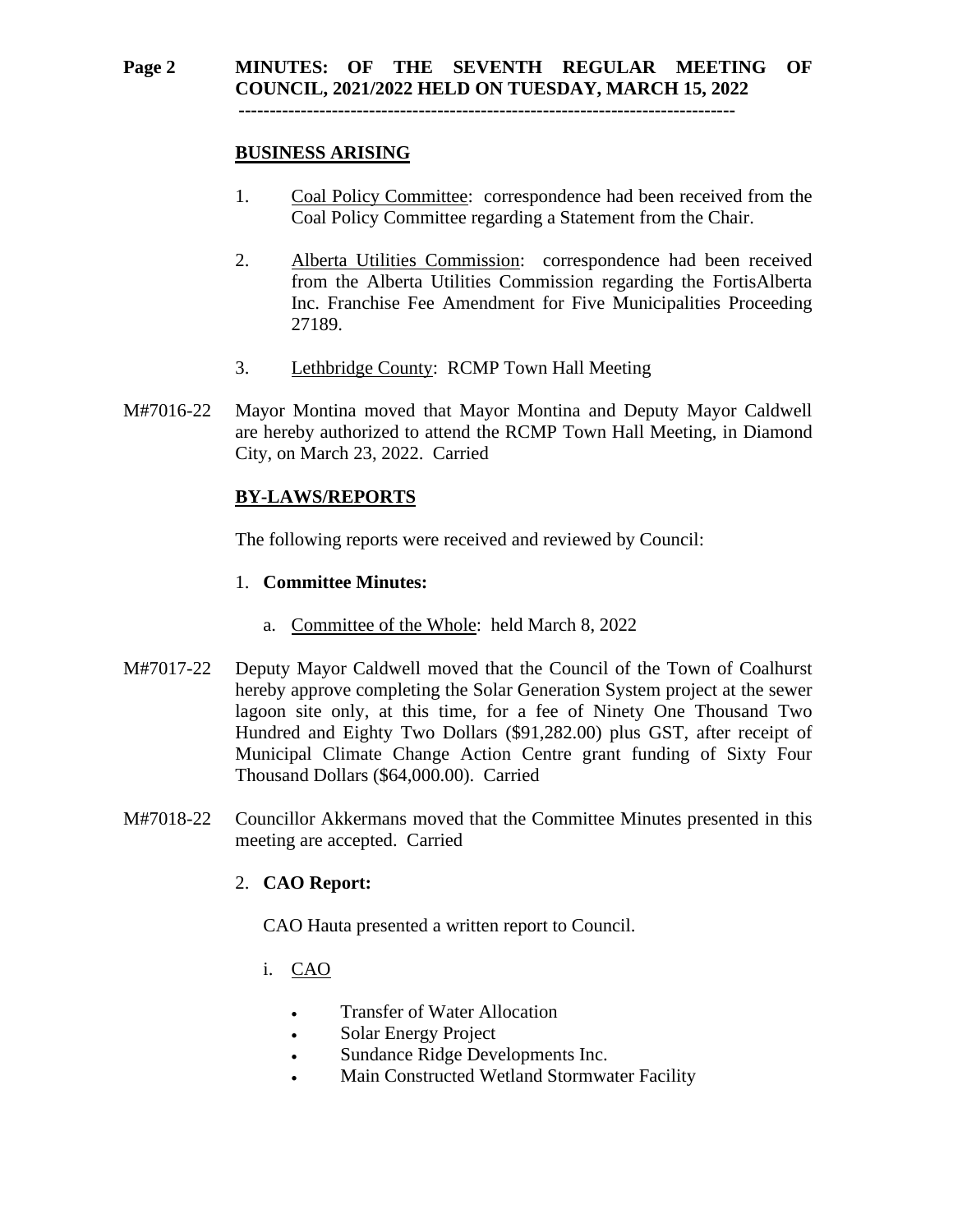# **Page 3 MINUTES: OF THE SEVENTH REGULAR MEETING OF COUNCIL, 2021/2022 HELD ON TUESDAY, MARCH 15, 2022**

 **--------------------------------------------------------------------------------**

M#7019-22 Councillor Florence moved that the Chief Administrative Officer's Report is hereby accepted as presented. Carried

### 3. **Council Member Reports/Questions**

In addition to the internal committee meetings already reported, Council members gave reports on their attendance at external Boards, seminars, asked questions and provided other information.

- a. Councillor Akkermans: Elected Officials Education Program Municipal Corporate Planning and Finance – Session  $3 \& 4$
- b. Councillor Florence: Elected Officials Education Program Municipal Corporate Planning and Finance – Session  $3 \& 4$
- c. Councillor Potrie: Affordable Housing Needs Assessment Engagement Session, ORRSC Executive meeting
- d. Deputy Mayor Caldwell: Affordable Housing Needs Assessment Engagement Session
- e. Mayor Montina: FCSS meeting
- M#7020-22 Councillor Akkermans moved that Mayor Montina is hereby authorized to attend the Elected Officials Education Program Municipal Corporate Planning and Finance Virtual courses beginning March 23, 2022. Carried

### 4. **External Reports**

- a. SouthGrow Regional Initiative: Invitation to Annual Economic Development Summit
- M#7021-22 Mayor Montina moved that Councillor Akkermans and Deputy Mayor Caldwell are hereby authorized to attend the SouthGrow Regional Initiative 2022 Economic Development Summit, in Carmangay, on March 30, 2022. Carried
	- b. SouthGrow Regional Initiative: Our Next Operation Plan at SouthGrow
- M#7022-22 Councillor Akkermans moved that the External Reports presented in this meeting are accepted. Carried